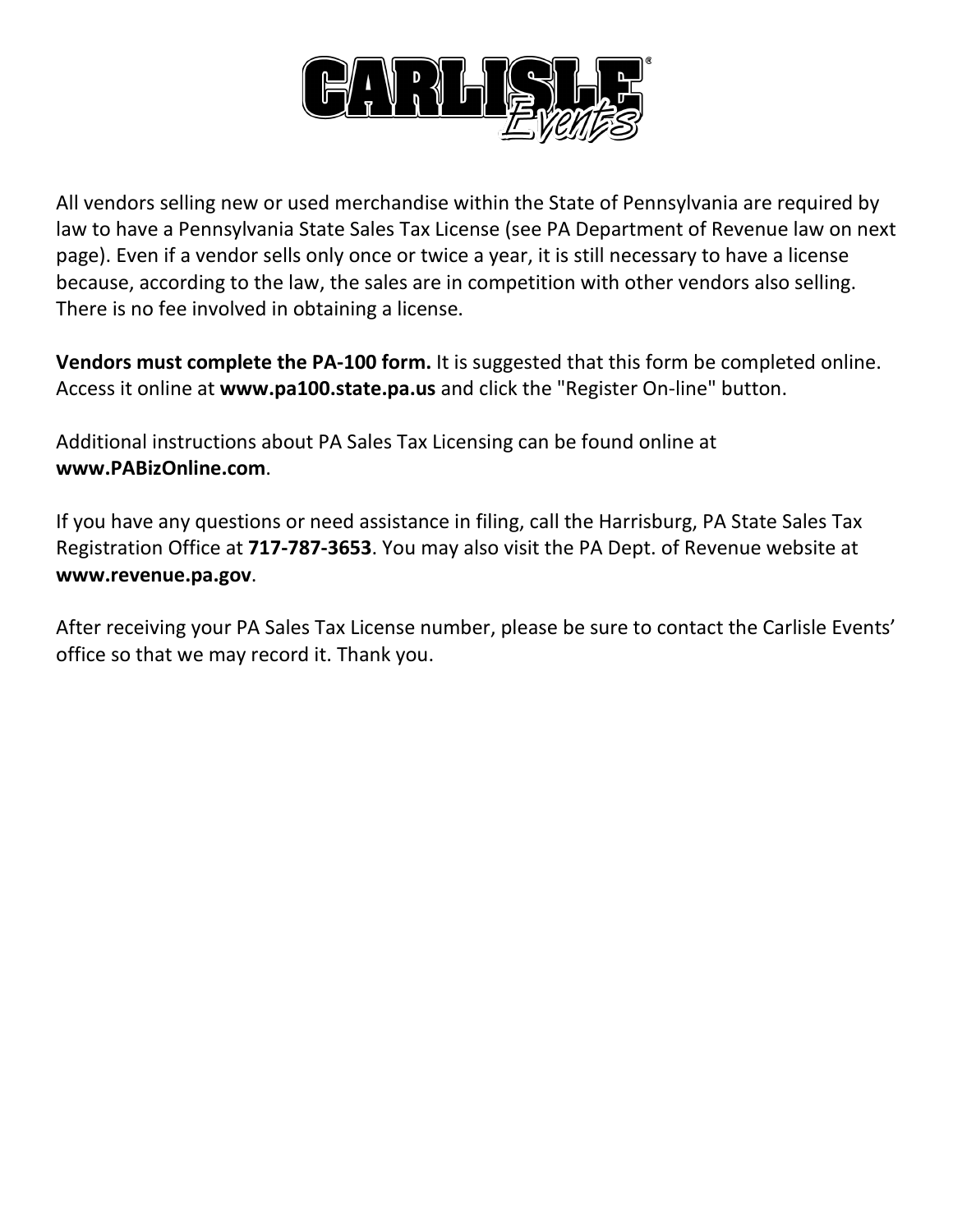## PA Department of Revenue law **§ 32.4. Isolated sales.**

(a) *Isolated sales.* Subject to subsection (b) the following transactions are considered to be isolated sales:

 (1) Infrequent sales of a nonrecurring nature made by a person not engaged in the business of selling tangible personal property, such as the following:

- (i) The sale of a used vacuum cleaner by a housewife.
- (ii) Isolated sales by executors, administrators, trustees and other fiduciaries in the liquidation of an estate.
- (iii) Sales or execution sales under a court order or by a court officer.

 (2) Infrequent sales of a nonrecurring nature of tangible personal property acquired for use or consumption by the seller, and not sold in the regular course of the business of the person, such as:

(i) The sale of a typewriter by an insurance company which does not regularly dispose of such equipment.

 (ii) The sale of used machinery, fixtures, equipment and similar items by a person engaged in a business or occupation such as manufacturing or operating a retail store, when the person does not sell the items in the regular course of its business.

 (iii) The sale of an entire business by the owner thereof except that the value of a motor vehicle, trailer, semitrailer, motor boat or similar property constituting part of the sale may not be exempt. The transfer of inventory or stock in trade constituting part of the sale may not be exempt as an isolated sale but may be exempt as a sale for resale. Reference should be made to § 32.3 (relating to sales for resale).

(b) *Transactions which are not isolated sales.* The following are examples of transactions which shall not be considered isolated sales:

(1) The sale of property held primarily for sale to customers in the ordinary course of a trade or business.

 (2) The sale of stock in trade or other property of a kind which would properly be included by a manufacturer, wholesaler, retailer, jobber or other vendor in inventory even though the sales are infrequent and only comprise an insignificant fraction of the vendor's total business.

 (3) Sales which constitute an integral part of a business even though the sale of the tangible personal property is not the primary business of the seller, as the sale of repossessed property by a finance company.

 (4) The sale of by-products, waste and scrap by a person engaged in a business, when the sales are regularly made to dispose of these items.

 (5) The sale of food for on-premises consumption by a company operating a cafeteria for employes. The sale of meals may not be considered isolated merely because the activity is not the principal business of the seller.

 (6) The sale of a property by a charitable, volunteer firemen's or religious organization or nonprofit educational institution as a fund raising activity, if the following is applicable:

(i) The sales or series of sales is conducted more than three times or more than a total of 7 days in any year.

 (ii) The organization or institution is making sales of taxable property other than food or beverages sold at or from a school or church, on the same premises in competition with other vendors required to collect tax.

 (7) The sale of motor vehicles, trailers, semi-trailers, motor boats, aircraft, snowmobiles or other similar tangible personal property required under Federal law or the laws of the Commonwealth to be registered or licensed.

 (8) The sale of a tangible personal property on the same premises in competition with vendors required to collect tax, even though the sale may otherwise qualify as an isolated sale.

(c) *Sales involving auctioneers.* Sales involving auctioneers shall be exempt from tax as isolated sales if they qualify as exempt sales under the provisions of § 31.23 (relating to auctioneers).

**Source:** The provisions of this § 32.4 amended through December 20, 1975, 5 Pa.B. 3277.

**Cross References:** This section cited in 61 Pa. Code § 32.21 (relating to charitable, volunteer firemen's and religious organizations, and nonprofit educational institutions).

This material has been drawn directly from the official Pennsylvania Code full text database.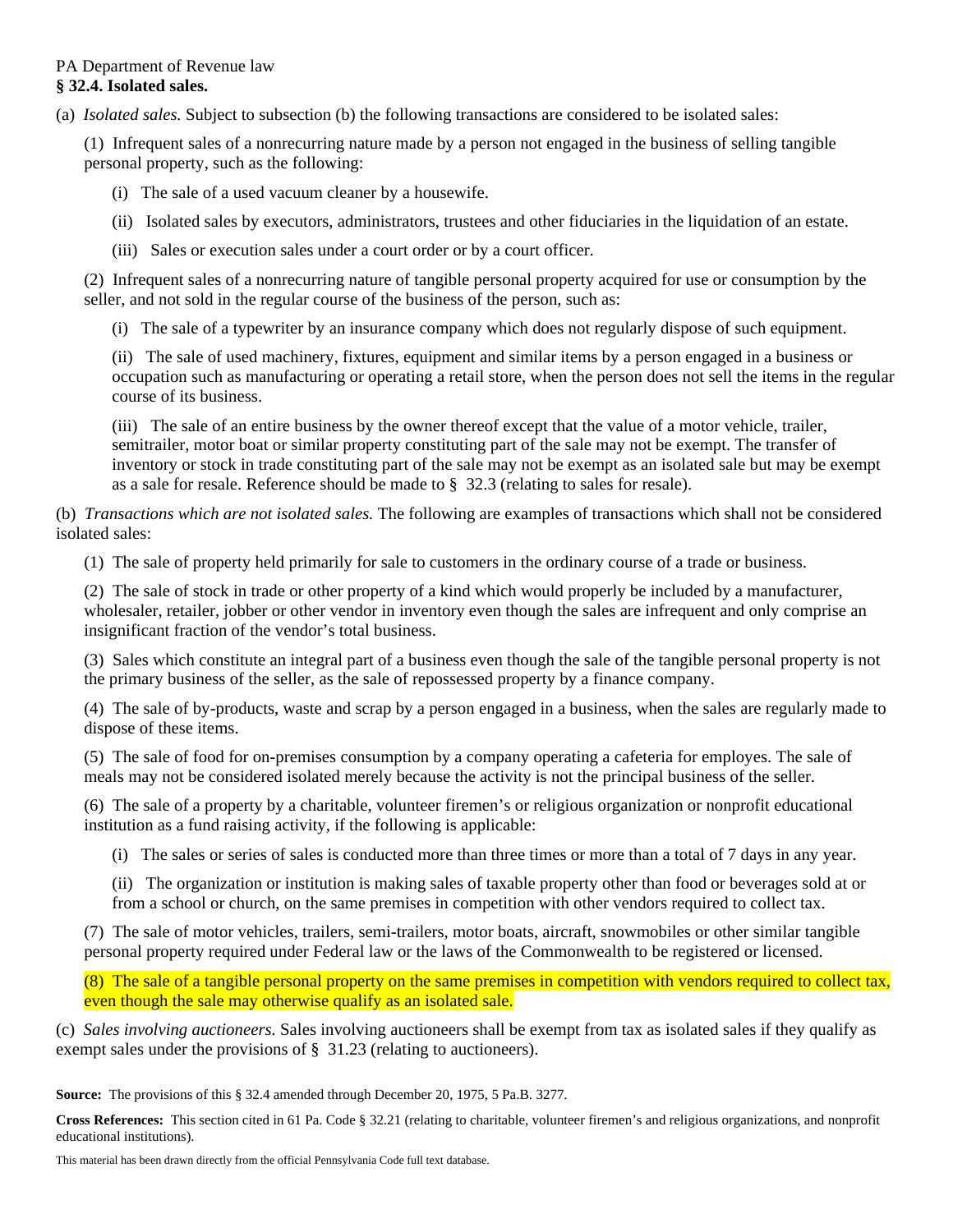### REV-518 FO (10-11)



**BUREAU OF BUSINESS TRUST FUND TAXES** PO BOX 280901 HARRISBURG, PA 17128-0901

# **FOR PENNSYLVANIA SALES TAX/TRANSIENT VENDOR LICENSE**

### TYPE OR PRINT LEGIBLY, USING BLACK INK.

## **SECTION 1 - REASON FOR THIS REGISTRATION**

| 2. REINSTATE SALES TAX/TRANSIENT VENDOR   2a. SALES TAX/TRANSIENT VENDOR ACCOUNT<br>1. NEW REGISTRATION | NUMBER TO BE REINSTATED: |
|---------------------------------------------------------------------------------------------------------|--------------------------|
|                                                                                                         |                          |

3. OTHER (EXPLAIN)

### **SECTION 2 - ENTERPRISE INFORMATION**

| 1. DATE OF FIRST OPERATIONS                          | 2. DATE OF FIRST OPERATIONS IN PA |           |                                                 | 3. ENTERPRISE FISCAL YEAR END |                                |               |               |
|------------------------------------------------------|-----------------------------------|-----------|-------------------------------------------------|-------------------------------|--------------------------------|---------------|---------------|
| 4. LEGAL NAME                                        |                                   |           | 5. FEDERAL EMPLOYER IDENTIFICATION NUMBER (EIN) |                               |                                |               |               |
| 6. TRADE NAME (IF DIFFERENT THAN LEGAL NAME)         |                                   |           |                                                 |                               | 7. ENTERPRISE TELEPHONE NUMBER |               |               |
| 8. STREET ADDRESS (DO NOT USE PO BOX)                |                                   | CITY/TOWN |                                                 | COUNTY                        | <b>STATE</b>                   |               | ZIP CODE $+4$ |
| 9. MAILING ADDRESS, IF DIFFERENT THAN STREET ADDRESS | CITY/TOWN                         |           |                                                 | <b>STATE</b>                  |                                | ZIP CODE $+4$ |               |
| 10. LOCATION OF ENTERPRISE RECORDS (STREET ADDRESS)  | CITY/TOWN                         |           |                                                 |                               | <b>STATE</b>                   |               | ZIP CODE $+4$ |
| CECTION 2 - TAYES AND CEDVICES                       |                                   |           |                                                 |                               |                                |               |               |

#### CIIUN 3 **IAXES AND SERVICES**

|  |  | 1. CHECK THE APPROPRIATE BOX(ES) TO INDICATE THE TYPE OF LICENSE/CERTIFICATE REQUESTED |  |  |  |  |  |  |
|--|--|----------------------------------------------------------------------------------------|--|--|--|--|--|--|
|--|--|----------------------------------------------------------------------------------------|--|--|--|--|--|--|

TRANSIENT VENDOR CERTIFICATE\* (see reverse side) | LOCAL SALES, USE AND HOTEL OCCUPANCY TAX LICENSE\*\* (see reverse side)

2. ENTER THE DATE OF FIRST RETAIL SALE OR SERVICE IN PA:

|                                                                                                                                                                                                               |               | MONTH                       | DAY | YEAR |  |  |               |
|---------------------------------------------------------------------------------------------------------------------------------------------------------------------------------------------------------------|---------------|-----------------------------|-----|------|--|--|---------------|
| 3. LIST THE PRIMARY PRODUCTS AND SERVICES ASSOCIATED WITH THE BUSINESS ACTIVITY. ALSO ENTER THE PERCENTAGE THAT EACH<br>PRODUCT OR SERVICE REPRESENTS OF THE TOTAL RECEIPTS OR REVENUE OF THIS ESTABLISHMENT. |               |                             |     |      |  |  |               |
| PRODUCTS OR SERVICES                                                                                                                                                                                          |               | <b>PRODUCTS OR SERVICES</b> |     |      |  |  |               |
|                                                                                                                                                                                                               | $\frac{0}{0}$ |                             |     |      |  |  | $\frac{0}{0}$ |
| PRODUCTS OR SERVICES                                                                                                                                                                                          |               | PRODUCTS OR SERVICES        |     |      |  |  |               |
|                                                                                                                                                                                                               | $\frac{0}{0}$ |                             |     |      |  |  | $^{0}/_{0}$   |
| 4. CHECK THE APPROPRIATE BOX(ES) TO INDICATE THE APPLICABLE COUNTY(IES) WHERE THE ADDITIONAL COLLECTION OF LOCAL SALES TAX<br>WILL BE ADDED ON THE RETAIL SALE OR USE OF TANGIBLE PERSONAL PROPERTY.          |               |                             |     |      |  |  |               |

 $\Box$  ALLEGHENY (1%)

PHILADELPHIA (2%)

## **SECTION 4 - AUTHORIZED SIGNATURE**

#### I, (WE) THE UNDERSIGNED, DECLARE UNDER PENALTIES OF PERJURY THAT THE STATEMENTS CONTAINED HEREIN ARE TRUE, **CORRECT AND COMPLETE.** AUTHORIZED SIGNATURE EMAIL ADDRESS TITLE

| TYPE OR PRINT NAME                                                    |                  |       | DATE |
|-----------------------------------------------------------------------|------------------|-------|------|
|                                                                       |                  |       |      |
| PREPARER'S SIGNATURE (IF OTHER THAN OWNER OR PARTNER)   EMAIL ADDRESS |                  | TITLE |      |
|                                                                       |                  |       |      |
| TYPE OR PRINT NAME                                                    | TELEPHONE NUMBER |       | DATE |
|                                                                       |                  |       |      |

#### **CONTINUE ON REVERSE SIDE**

THE PENNSYLVANIA SALES TAX/TRANSIENT VENDOR LICENSE MUST BE PROMINENTLY DISPLAYED.

THE PENNSYLVANIA SALES TAX RATE IS 6 PERCENT.